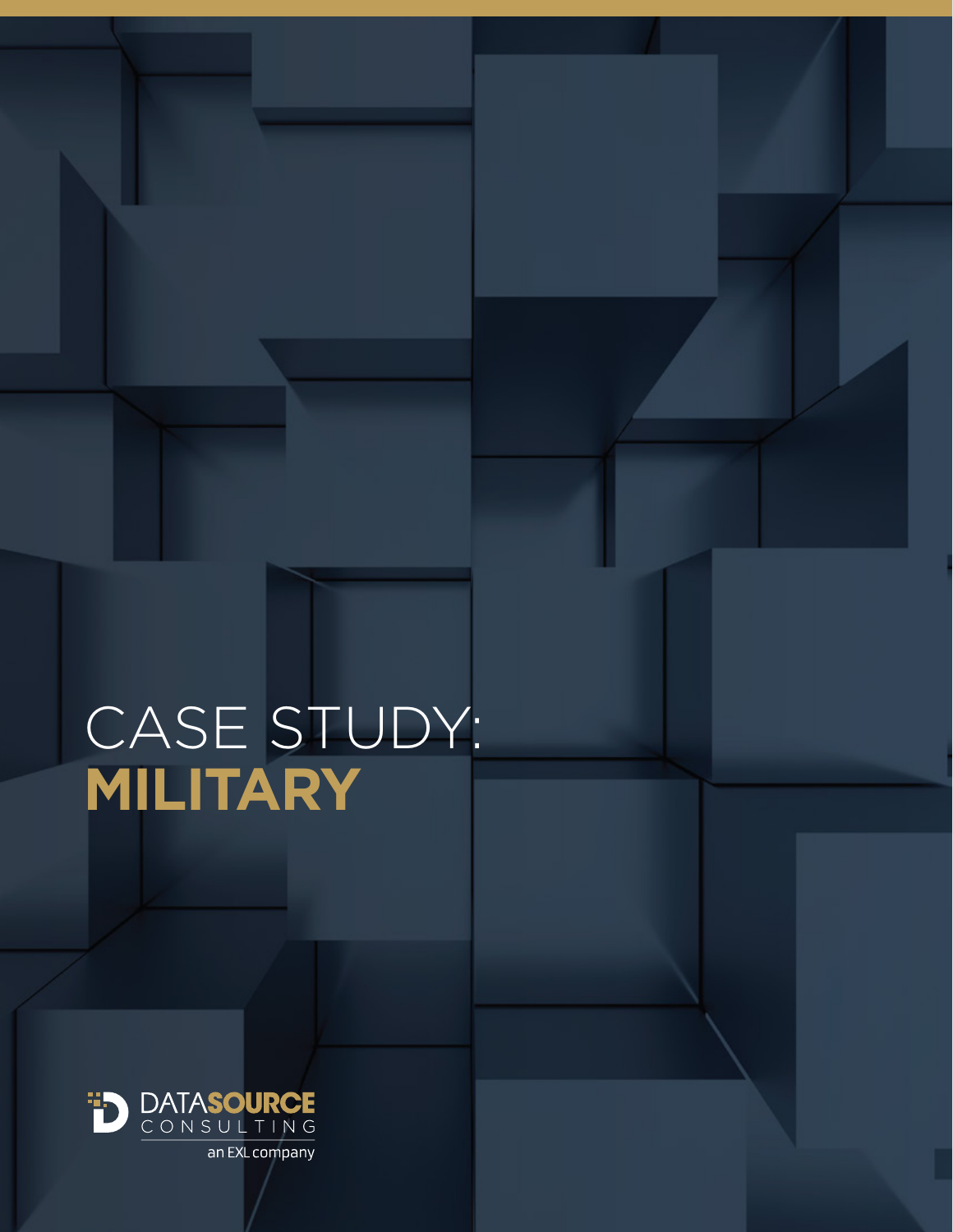### CLIENT BACKGROUND

Our client is a division of a branch of the United States Armed Forces and a critical component of ongoing military operations. They routinely engage in a variety of marketing and outreach activities focused on attracting volunteers to provide service to their country.

### BUSINESS FOCUS

Over the years, marketing and outreach efforts have proven successful. However, there was an increasing importance to determine which marketing activities will generate the best, long-term return on investment. The successful completion of the project allowed our client to:

- Measure the quality and volume of volunteers based on specific marketing efforts
- Increase the number of volunteers when needed
- Provide measurable results for specific marketing campaigns

### **OBSTACLES**

Two prior attempts at solving this challenge identified both technical and internal communication obstacles.

#### **Technical Obstacles:**

- Highly fragmented data structure
- Limited communication between financial and lead generation systems
- Utilization of disparate software solutions

#### **Internal Communications Obstacles:**

- Limited SME's
- Difficulty garnering project ownership and sponsorship
- Outdated software
- Highly secured servers with limited access
- Latent ad hoc reporting tools and network connectivity issues
- Increased latency from authorized users
- Insufficient reporting capabilities

### THE DATASOURCE SOLUTION

Based on the obstacles presented, the client determined that new tactical and strategic approaches were needed.

Datasource Consulting was selected to deliver the project to completion, as a result of our prior experience and unmatched project delivery rate. Our plan involved implementing both a strategic and tactical methodology, involving three senior consultants for a two-part mission.



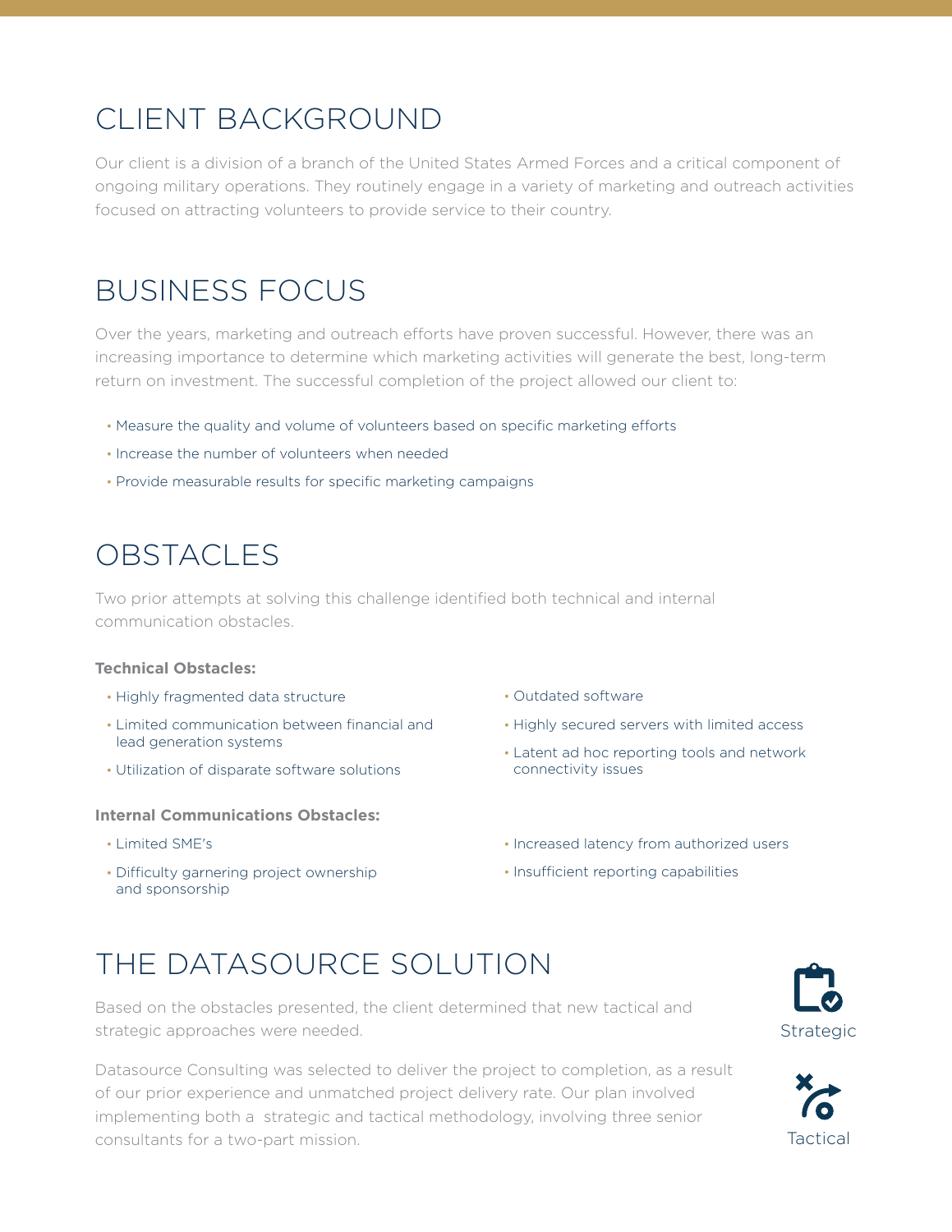#### PART ONE: 1

Part one focused on delivering a detailed landscape. Our veteran consultants launched an aggressive campaign of interviews with senior stakeholders and sponsors from both inside and outside the organization. Datasource conducted over 60 interviews with senior top ranking officials, stakeholders, core users, and sponsors. Based on the information provided, Datasource Consulting created a recommendations document outlining a comprehensive strategy to develop a pilot implementation consisting of:



- Existing fragmented systems integration using Oracle and InfaTools Stage Mapping Accerlator
- Correlation of marketing activities to overall budget allocation
- Translation of lead results into actionable ROI

#### PART TWO: 2

Part two focused on implementing a recommendations document, training current assets on the updated infrastructure, building a pilot system, and delivering a scalable architecture. Development on the pilot implementation was well underway, however as they reached the first milestone, a barrier presented a major roadblock - an inability to access a highly secured target system. An Act of Congress would be needed to gain access. Our consultants recommended an alternate route, requiring

- Analytics Integration: • Cost Data, Single Person Record, Marketing Activity, Accession Data
- Proper result identification.
- Development of a custom, actionable reporting system and solution

them to start over. The proposed strategy involved standing up the pilot integration (data mart, reporting tools, etc.), and using a SQL database and SSRS in the Datasource Consulting test environment. The intent was to integrate the solution in a different onsite target system once complete. Permission was granted. With a modified tactical plan in hand, our senior consultants marched on with development.

### OBSTACLES Gathering Data

With the help of several phone calls, formal requests, senior leadership, and the support of our sponsor, the obstacles were averted. The mission was back on track and nearing completion – a fully functional pilot implementation to deliver actionable reporting.